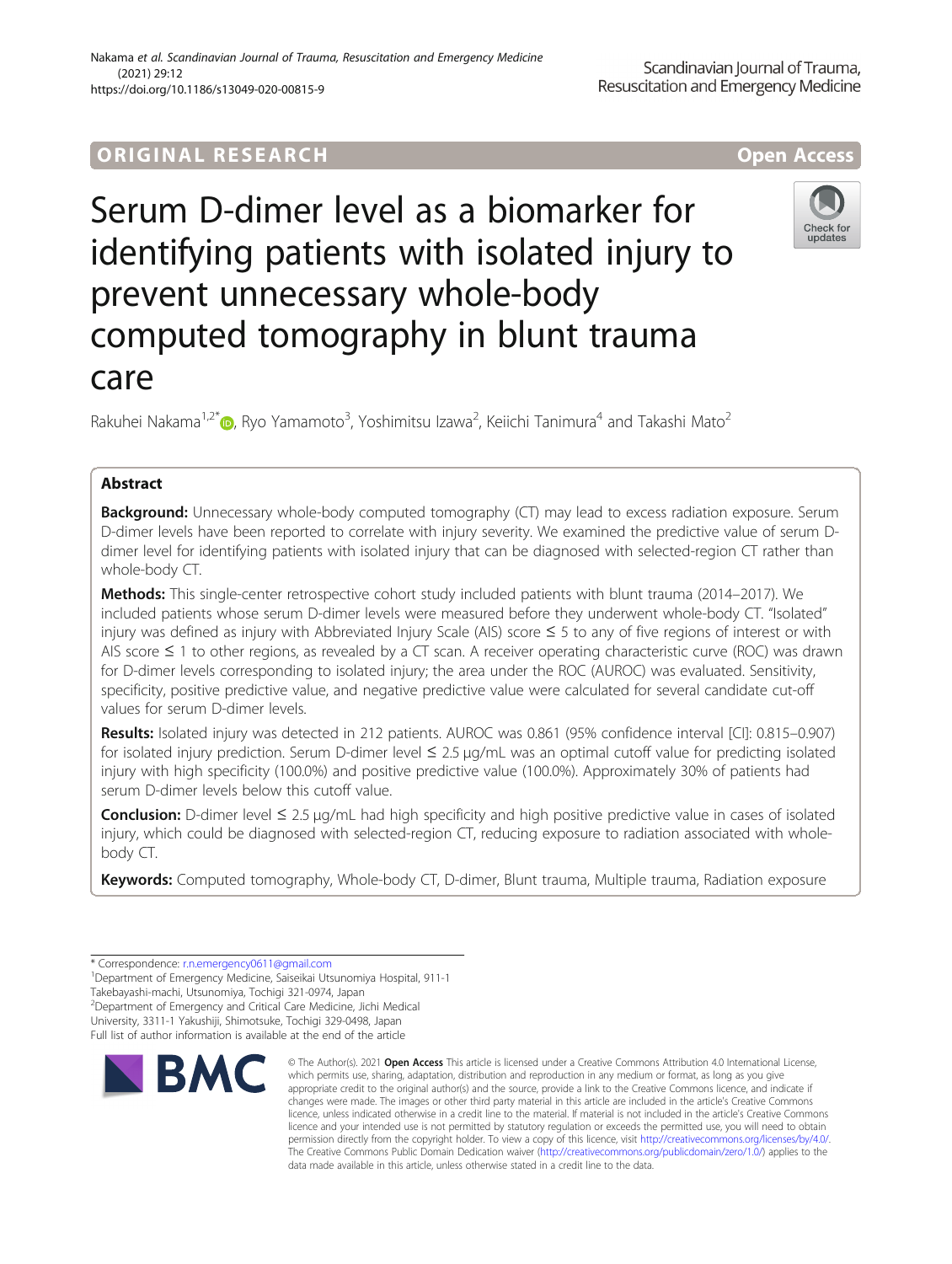# Background

Computed tomography (CT) is widely used to evaluate patients with traumatic injuries [\[1](#page-5-0)]. Physical assessment typically determines whether CT is necessary and the region where it needs to be performed; however, whole-body CT rather than selected-region CT is often performed without obvious indications such as disturbance of consciousness or presence of distracting painful injury [[2\]](#page-5-0). In contrast to selected-region CT, wholebody CT can help to promptly detect multiple injuries that require immediate intervention [[3](#page-5-0), [4\]](#page-5-0); nevertheless, indications for whole-body CT remain undefined [[5\]](#page-5-0).

Unnecessary whole-body CT may lead to excess radiation exposure. Whole-body CT exposes large body surface areas to radiation; when contrast imaging is performed, the total amount of radiation delivered to the patient can be more than three-fold greater than that delivered during select-region CT [\[6](#page-5-0)]. Given the variation in sensitivity to radiation, guidelines recommend careful use of whole-body CT in children [[7\]](#page-5-0).

Previous studies have suggested that candidates should be selected for whole-body CT based on trauma mechanism, which could cause severe injury at a non-obvious site. Recent studies have shown that serum D-dimer levels measured immediately after trauma correlate with patients' injury severity scores (ISS) [[8\]](#page-5-0), suggesting that D-dimer levels might be a biomarker for whole-body CT suitability. Considering that emerging point-of-care devices have now enabled physicians to measure serum D-dimer within in a few minutes, the use of D-dimer levels along with careful physical examination could help to reduce the use of unnecessary whole-body CT.

This study examined an association between serum Ddimer levels and suitability of whole-body CT in trauma patients with multiple injuries. We hypothesized that low D-dimer levels are associated with isolated injury that could be detected by selected-region CT, rather than whole-body CT, in patients who are alert and hemodynamically stable.

# Methods

This was a single-center retrospective cohort study conducted at Saiseikai Utsunomiya Hospital, Tochigi, Japan. Recommendation for a whole-body CT was at the discretion of the attending physician, who considered the following indications: severe injury or unknown mechanism, altered mental status, distractingly painful injury, or multiple injuries identified or suspected at physical examination.

The protocol of whole-body CT included a noncontrast CT from the head to the pelvis, an arterial phase from the neck to the pelvis, and a venous phase from the neck to the pelvis. When a limb injury was suspected, the relevant extremity was added to the range of whole-body CT. A 64 detector CT scanner (SOMATOM Definition AS, (Siemens Healthcare, Erlangen, Germany) was used during the study period.

# Study population

We extracted data on patients who sustained blunt trauma injuries between January 1, 2014 and April 30, 2017. We included patients whose serum D-dimer levels were measured before they underwent whole-body CT with contrast, within 24 h after injury. We excluded patients with systolic blood pressure (sBP) < 90 mmHg and those with Glasgow Coma Scale (GCS) score < 15 at admission. We also excluded patients with any neurological abnormalities, indicative of injuries that could not be diagnosed using CT, including spinal cord and peripheral nerve injury. Patients who underwent surgery or angiography before whole-body CT were also excluded.

# Data collection and definition

Data were extracted from electronic medical records, including information on age, gender, mechanism of injury, vital signs at admission (GCS score, respiratory rate, sBP, and heart rate), abbreviated injury scale (AIS) score, ISS score, Revised Trauma Score, Trauma and Injury Severity Score Probability of Survival, serum Ddimer level, and detailed information obtained from whole-body CT. All images acquired through wholebody CT were re-evaluated by board-certified radiologists not otherwise involved in this study. Disagreements between radiologists were resolved by discussion.

Injury sites were divided into five regions (head/neck, face, chest, abdomen, and limbs/pelvis) according to the AIS coding system. "Isolated" injury was defined as an AIS score  $\leq$  5 in one of five regions, and an AIS score  $\leq$ 1 in one of other four regions. "Isolated non-severe" injury was defined as an AIS score  $\leq$  3 in one of five regions and an AIS score  $\leq 1$  in one of four regions.

# Outcome measures

Primary outcome was defined as isolated injury; secondary outcome was defined as isolated non-severe injury.

# Statistical analysis

The suitability of using serum D-dimer levels to predict primary and secondary outcomes was assessed by discrimination and reclassification analysis. Receiver operating characteristic (ROC) curves for D-dimer levels, according to isolated injury status, were drawn; the area under the ROC curve (AUROC) was evaluated. Sensitivity, specificity, positive predictive value (PPV), and negative predictive value (NPV) were calculated for several candidate D-dimer level cutoff values to obtain the lowest possible value that was most likely to eliminate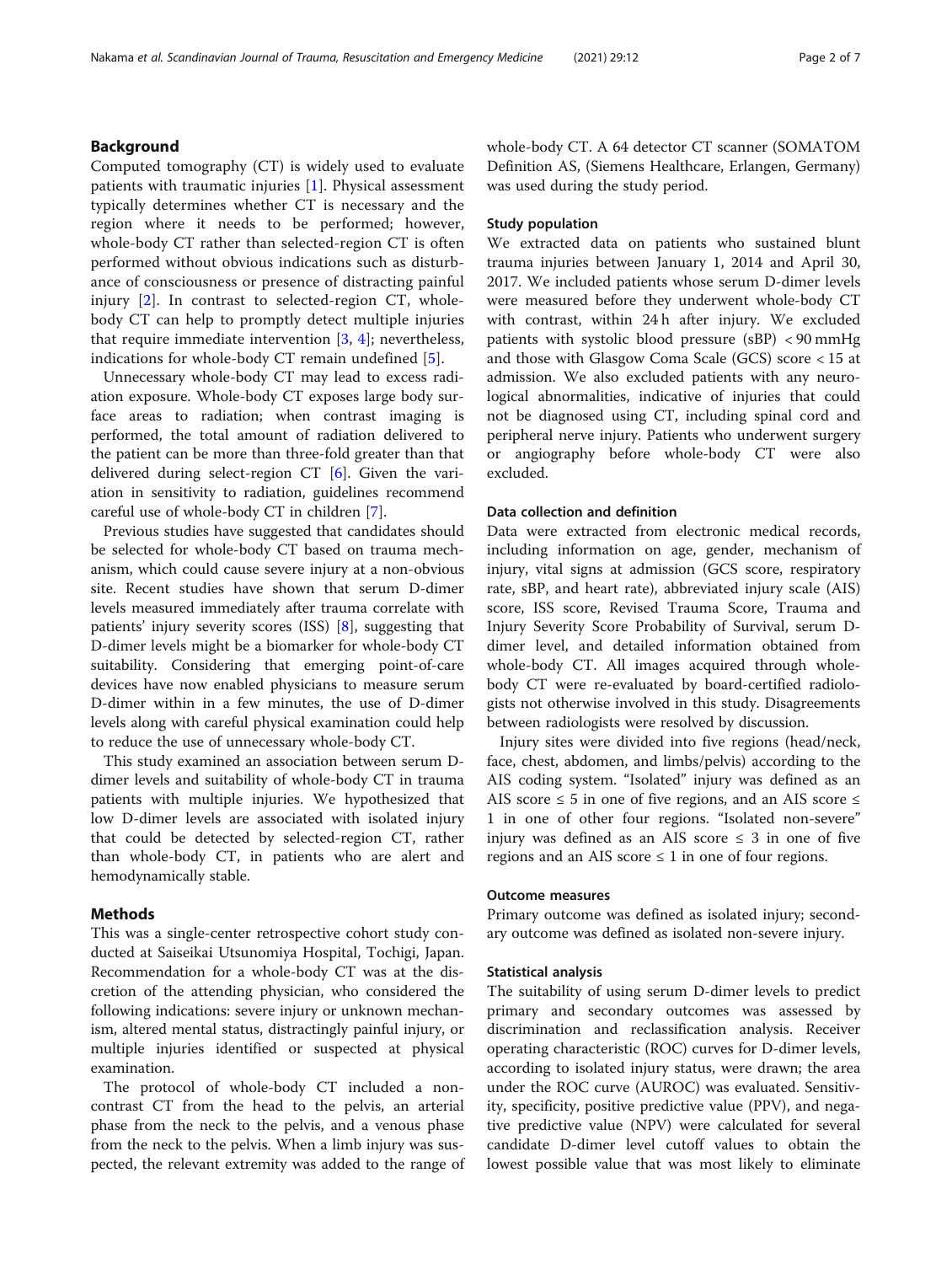the need for whole-body CT (i.e., a value that predicted an isolated injury).

Sensitivity analyses were performed on a validation cohort of patients with GCS score of 13–14 points at admission, added to the original study population to assess the robustness of the proposed model. Same statistical analyses were applied in sensitivity analyses.

All statistical analyses were performed using EZR version 1.42 (Saitama Medical Center, Jichi Medical University, Saitama, Japan) [[9\]](#page-5-0), which is a graphical user interface for R (The R Foundation for Statistical Computing, Vienna, Austria).

# Results

A total of 7877 patients with blunt trauma were identified during the study period (Fig. 1). Of these, 7321 patients did not undergo whole-body CT, and 60 patients did not have serum D-dimer values. A total of 496 patients met all the inclusion criteria, of whom, 210 and 36 patients were excluded due to GCS scores < 15 and sBP < 90, respectively. Four patients were also excluded because surgery or angiography was performed before whole-body CT. No patient was excluded due to neurological abnormalities. Accordingly, 283 patients were eligible for inclusion in this study.

The patients' median age was 47 years; most patients (70.7%) were men. Mechanism of injury was comprised traffic accident (73.9%) and fall (19.1%). The main injury sites (AIS score  $\geq$ 2) were the pelvis/extremity (27.9%) and chest/thoracic spine (25.1%). The median ISS, RTS, Ps were 4, 7.841, and 99.1%, respectively. The median Ddimer level was approximately 7.2 μg/mL, and the numbers of patients within each D-dimer level range were as follows:  $< 0.5 \mu g/mL$ , 4 (1.4%); 0.5–1.0  $\mu g/mL$ , 27 (9.5%); 1.0–3.0 μg/mL, 53 (18.7%); 3.0–5.0 μg/mL, 35 (12.4%); and  $\geq 5.0 \,\mu$ g/mL, 164 (58.0%). Isolated injury was detected in 212 patients, and isolated non-severe injury was detected in 199 patients (Table [1\)](#page-3-0).

# Discrimination and reclassification power of the model

The ROC curves for D-dimer levels corresponding to isolated and isolated non-severe injury are shown in Fig. [2.](#page-4-0) The AUROC was 0.861 (95% confidence interval [CI]: 0.815–0.907) for isolated injury and 0.849 (95% CI: 0.804–0.894) for isolated non-severe injury. Sensitivity analyses on the validation cohort revealed a similar discrimination power of D-dimer levels, with corresponding AUROC values of 0.859 (95% CI: 0.819–0.895) and 0.849 (95% CI: 0.804–0.894).

A cutoff value of 2.5 μg/mL had a high specificity (100.0%) and PPV (100.0%) for predicting isolated injury;

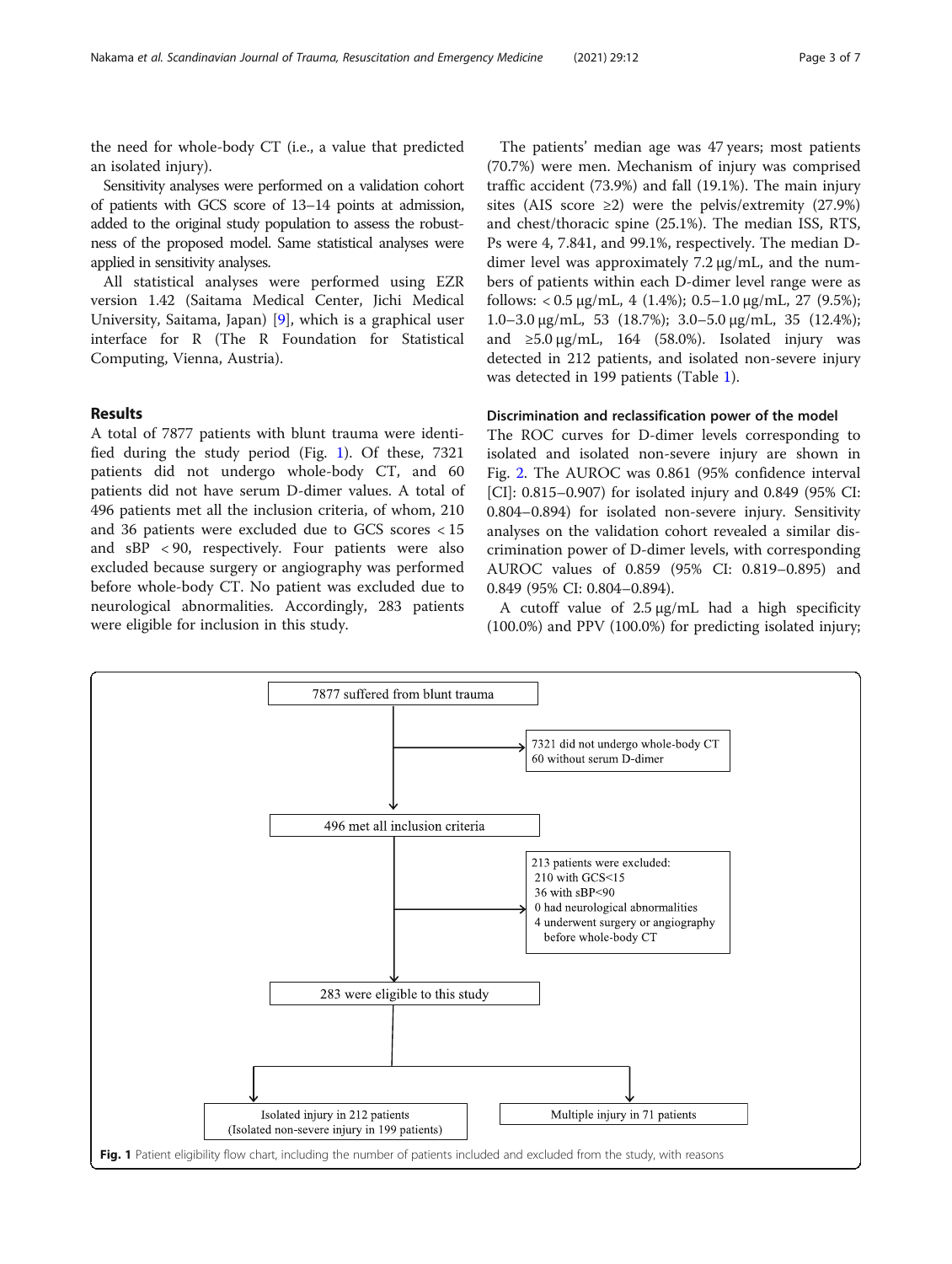approximately 30% (76/283) of patients had serum Ddimer levels below this value (Table [2](#page-4-0)). Moreover, the cutoff value of 2.5 μg/mL had a high specificity (98.8%) and PPV (98.7%) for predicting isolated non-severe injury. In sensitivity analyses, cutoff value  $\leq 2.5 \,\mu$ g/mL had a high specificity (98.3%) and PPV (98.0%) for predicting isolated injury in the validation cohort that included patients with sBP ≥90 mmHg and GCS score ≥1[3](#page-5-0) at admission (Table 3).

# **Discussion**

This study identified serum D-dimer level  $\leq 2.5 \,\mu$ g/mL as predictive of isolated injury that could be detected with selected-region rather than whole-body CT; the model had a high specificity and high PPV. Similarly, the same cutoff value for D-dimer level had > 95% specificity and PPV for isolated non-severe injury. In this study, almost one-third of the patients had serum D-dimer levels below this cutoff, suggesting that using this threshold could spare a considerable number of patients from undergoing whole-body CT.

Serum D-dimer level measured immediately after trauma has been previously suggested as a marker indicative of injury severity. A recent retrospective study reported that serum D-dimer level was associated with injury severity and unfavorable clinical outcomes in trauma patients [[8,](#page-5-0) [10](#page-5-0), [11\]](#page-5-0). Moreover, other studies have shown that serum D-dimer levels were associated with the number of fractures and mild traumatic brain injury detected by CT [[12,](#page-5-0) [13](#page-5-0)]. In addition, pathophysiological studies have found that endothelial damage due to blunt trauma triggered coagulation and enhanced fibrinolysis, resulting in elevated serum D-dimer levels [[14\]](#page-5-0). Furthermore, it has been suggested that tissue hypoperfusion caused by injuries leads to the acute release of t-PA from endothelial cells; thus, the degree of increment in serum D-dimer level would be related to the extent of injured sites [[15\]](#page-5-0). In the present study, D-dimer level was indicative of isolated injury, suggesting its suitability as a candidate marker for determining the necessity of whole-body CT.

Exposure to radiation associated with whole-body CT is a concern in trauma care worldwide. A recent retrospective study aimed to develop a prediction model that could reduce the number of unnecessary whole-body CT scans among trauma patients  $[16]$  $[16]$ . Although the proposed model had a high sensitivity for multiple injuries with AIS score  $> 1$  or single injuries with AIS score  $> 2$ , it required the input of several other variables, including injury mechanism, number of injury sites, and details of vital signs. Meanwhile, a prospective observational study concluded that physician judgement based on patient history and/or physical examination, including vital signs, is insufficient to determine the necessity of holebody CT [[17\]](#page-5-0). In contrast, the model presented in the present study is based solely on serum D-dimer levels that predict isolated injury, which can be confirmed by selected-region CT; this model can be easily applied in trauma centers worldwide. Notably, point-of-care tests for serum D-dimer levels have been developed and are available to physicians; using these tests, D-dimer levels can be determined within 10 min after hospital arrival [\[18](#page-6-0)].

The specificity of serum D-dimer level cutoff value presented in this study is similar to that in other validated screening tests used in emergency settings, such as rapid influenza virus antigen test or troponin T test for myocardial infarction [\[19](#page-6-0), [20\]](#page-6-0). These tests, which have

<span id="page-3-0"></span>Table 1 Baseline demographic and clinical characteristics of trauma patients

| Characteristic                                                                 | Number of patients (n=283) |  |  |  |
|--------------------------------------------------------------------------------|----------------------------|--|--|--|
| Age, years, median (IQR)                                                       | 47 (30-64)                 |  |  |  |
| Sex, male, n (%)                                                               | 200 (70.7%)                |  |  |  |
| Mechanism of injury, n (%)                                                     |                            |  |  |  |
| Motor vehicle collision                                                        | 209 (73.9%)                |  |  |  |
| Fall                                                                           | 57 (20.1%)                 |  |  |  |
| Other                                                                          | 17 (6.0%)                  |  |  |  |
| Injury site <sup>a</sup> , n (%)                                               |                            |  |  |  |
| Head and neck                                                                  | 46 (16.3)                  |  |  |  |
| Face                                                                           | 2(0.7)                     |  |  |  |
| Chest                                                                          | 71 (25.1)                  |  |  |  |
| Abdomen                                                                        | 49 (17.3)                  |  |  |  |
| Pelvis/Extremity                                                               | 79 (27.9)                  |  |  |  |
| Vital signs on presentation                                                    |                            |  |  |  |
| GCS                                                                            | $15(15-15)$                |  |  |  |
| Respiratory rate, /min                                                         | $21(17-25)$                |  |  |  |
| Systolic blood pressure, mmHg                                                  | 140 (123-161)              |  |  |  |
| Heart rate, /min                                                               | 81 (72-94)                 |  |  |  |
| D-dimer, µg/mL, median (IQR)                                                   | $7.2$ (2.3-23.7)           |  |  |  |
| $< 0.5 \mu q/mL$ , n (%)                                                       | $4(1.4\%)$                 |  |  |  |
| $0.5 - 1.0 \mu q/mL$ , n (%)                                                   | 27 (9.5%)                  |  |  |  |
| $1.0 - 3.0 \mu q/mL$ , n (%)                                                   | 53 (18.7%)                 |  |  |  |
| 3.0-5.0 µg/mL, n (%)                                                           | 35 (12.4%)                 |  |  |  |
| $≥5.0$ , n (%)                                                                 | 164 (58.0%)                |  |  |  |
| Injury Severity Score, median (IQR)                                            | $4(0-13)$                  |  |  |  |
| Revised Trauma Score, median (IQR)                                             | 7.84 (7.84-7.84)           |  |  |  |
| Probability of survival, median (IQR)                                          | $0.99(0.98 - 1.00)$        |  |  |  |
| Isolated injury, n (%)                                                         | 212 (74.9%)                |  |  |  |
| Insolated non-severe injury, n (%)                                             | 199 (70.3%)                |  |  |  |
| GCS Glasgow Coma Scale, <sup>a</sup> includes injuries with AIS score $\geq$ 2 |                            |  |  |  |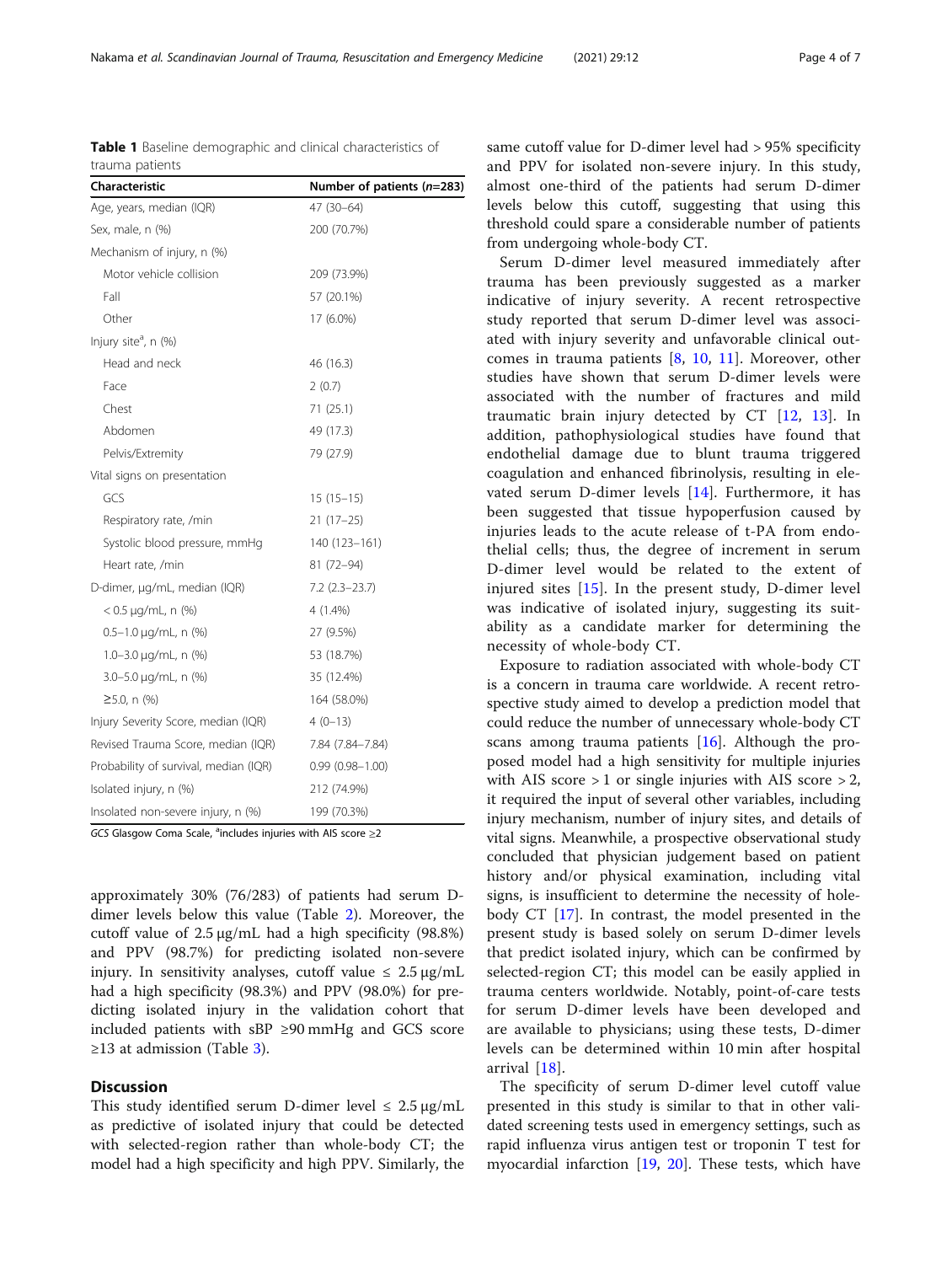<span id="page-4-0"></span>

98% specificity, have been used as reliable qualitative indicators in urgent care, suggesting that serum D-dimer levels  $\leq 2.5 \,\mu$ g/mL, with a similar specificity value, might be suitable for use in an emergency trauma setting. Finally, as approximately 30% of included patients satisfied this cutoff value, it is likely a useful parameter in the treatment of blunt trauma patients.

This study has some limitations, which should be considered when interpreting its findings. Although D-dimer level has a high specificity and high positive predictive value for isolated injury, the presented cutoff value was not validated with data from an independent cohort. Differences in study settings, including regional trauma system, trauma evaluation system at hospitals, and patient characteristics, likely limit the generalizability of our findings. Moreover, the proposed D-dimer level cutoff value can only help to exclude whole-body CT from the diagnostic process; however, it is not indicative of the regions that should targeted with selected-region CT, which may require vital sign analysis or physical examination.

Another limitation is that we included only patients in whom the attending physicians had decided to conduct whole-body CT based on the clinical information. Therefore, the D-dimer would not be useful in situations where the attending physicians can rule out the necessity of whole-body CT based on the history and/or physical examination. Furthermore, it should be emphasized that preexisting stringent institutional trauma protocols that indicate the candidates for whole-body CT would prevent the D-dimer screening from being adopted.

Finally, due to the retrospective nature of this study, the presented findings are not conclusive. Unmeasured confounding factors, including comorbidities such as pulmonary embolism and deep venous thrombosis, can increase D-dimer levels, affecting the precision of the proposed model [[21,](#page-6-0) [22\]](#page-6-0). Furthermore, patients in whom the blood sample is drawn too early (e.g. on the scene) or those who have coagulative diseases as comorbidities may have had low D-dimer levels  $(\leq 2.5 \,\mu\text{g/mL})$  which could contribute to the false negative results. Prospective

Table 2 Serum D-dimer levels associated with isolated injury

| Cut-off value of D-dimer (µq/mL)                            | ≤0.5  | < 1.0 | < 2.0 | $≤2.5$ | $<$ 5.0 | < 10.0 | $<$ 20.0 |
|-------------------------------------------------------------|-------|-------|-------|--------|---------|--------|----------|
| Sensitivity (%)                                             | 3.3   | 17.0  | 31.1  | 35.8   | 54.2    | 71.7   | 86.8     |
| Specificity (%)                                             | 100.0 | 100.0 | 100.0 | 100.0  | 93.0    | 83.1   | 66.2     |
| Positive predictive value (%)                               | 100.0 | 100.0 | 100.0 | 100.0  | 95.1    | 92.7   | 88.5     |
| Negative predictive value (%)                               | 25.7  | 29.0  | 33.0  | 34.3   | 41.1    | 50.0   | 63.2     |
| Number of patients with D-dimer $\leq$ cut-off value, n     |       | 36    | 66    | 76     | 20      | 164    | 207      |
| Proportion of patients with D-dimer $\leq$ cut-off value, % | 2.5   | 12.7  | 23.3  | 26.9   | 42.4    | 58.0   | 73.1     |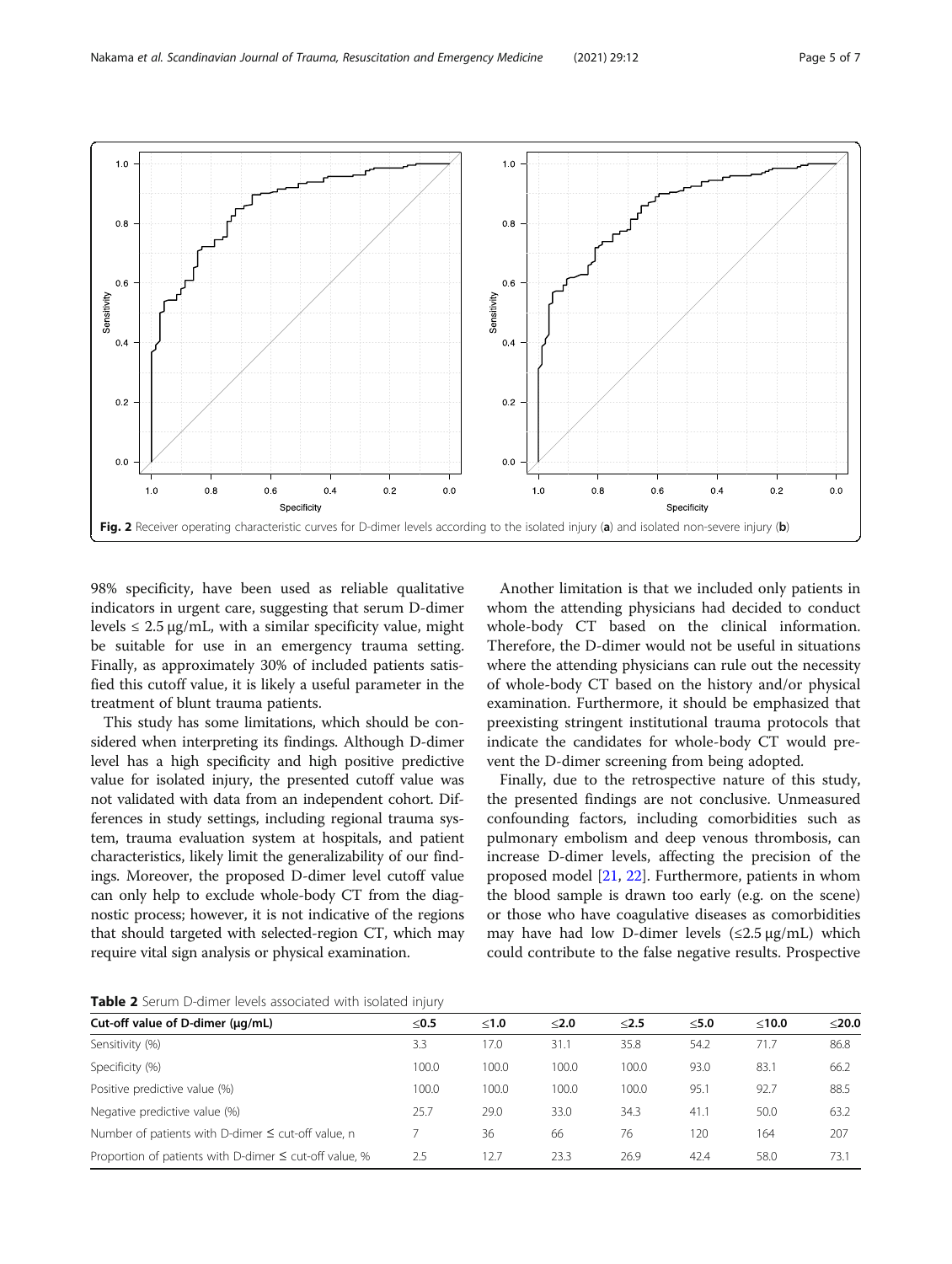| D-dimer $\leq$ 2.5 µg/mL      | Isolated non-severe injury | Isolated injury in extended population |
|-------------------------------|----------------------------|----------------------------------------|
| Sensitivity (%)               | 37.7                       | 35.4                                   |
| Specificity (%)               | 98.8                       | 98.3                                   |
| Positive predictive value (%) | 98.7                       | 98.0                                   |
| Negative predictive value (%) | 40.1                       | 39.9                                   |

<span id="page-5-0"></span>Table 3 Predictive ability of D-dimer levels associated with isolated non-severe injury and isolated injury in extended population

studies are required to evaluate the utility and predictive value of the proposed indicator.

# Received: 21 August 2020 Accepted: 24 November 2020 Published online: 07 January 2021

# Conclusions

Serum D-dimer level  $\leq 2.5 \mu g/mL$  has a high specificity and high PPV for predicting isolated injury that could be diagnosed with selected-region rather than whole-body CT. These findings can help to reduce the number of unnecessary whole-body CT scans performed in trauma care.

#### **Abbreviations**

AIS: Abbreviated injury scale; AUROC: Area under the receiver operating characteristic curve; CT: Computed tomography; GCS: Glasgow Coma Scale; ISS: Injury severity score; NPV: Negative predictive value; PPV: Positive predictive value; ROC: Receiver operating characteristic curve; sBP: Systolic blood pressure

#### Acknowledgments

We would like to thank Editage ([www.editage.com\)](http://www.editage.com) for English language editing.

#### Authors' contributions

All authors conceived the study concept and study design. RN performed compilation and synthesis of the data. RN and RY carried out statistical analyses. YI, KT, and TM supervised the research project. All authors participated in interpretation of the results and writing of the report and approved the final version.

#### Funding

The authors received no specific funding for this work.

#### Availability of data and materials

Not applicable.

#### Ethics approval and consent to participate

The requirement for informed consent was waived due to the anonymous nature of the data. Study approval was obtained from the Institutional Review Board of Saiseikai Utsunomiya Hospital (No. 2017–16).

### Consent for publication

Not applicable.

#### Competing interests

The authors declare that they have no conflicts of interest.

#### Author details

1 Department of Emergency Medicine, Saiseikai Utsunomiya Hospital, 911-1 Takebayashi-machi, Utsunomiya, Tochigi 321-0974, Japan. <sup>2</sup>Department of Emergency and Critical Care Medicine, Jichi Medical University, 3311-1 Yakushiji, Shimotsuke, Tochigi 329-0498, Japan. <sup>3</sup>Department of Emergency and Critical Care Medicine, Keio University school of medicine, 35 Shinanomachi, Shinjuku, Tokyo 160-8582, Japan. <sup>4</sup>Department of Radiology, Saiseikai Utsunomiya Hospital, 911-1 Takebayashi-machi, Utsunomiya, Tochigi 321-0974, Japan.

### References

- Korley FK, Pham JC, Kirsch TD. Use of advanced radiology during visits to US emergency departments for injury-related conditions, 1998-2007 [published correction appears in JAMA. 2010 Nov 3;304(17):1901]. JAMA. 2010;304:1465–71.
- 2. Hessmann MH, Hofmann A, Kreitner KE, Lott C, Rommens PM. The benefit of multislice CT in the emergency room management of polytraumatized patients. Acta Chir Belg. 2006;106:500–7.
- 3. Wurmb TE, Frühwald P, Hopfner W, Keil T, Kredel M, Brederlau J, et al. Whole-body multislice computed tomography as the first line diagnostic tool in patients with multiple injuries: the focus on time. J Trauma. 2009;66: 658–65.
- 4. Kanz KG, Paul AO, Lefering R, Kay MV, Kreimeier U, Linsenmaier U, et al. Trauma management incorporating focused assessment with computed tomography in trauma (FACTT) - potential effect on survival. J Trauma Manag Outcomes. 2010;4:4. [https://doi.org/10.1186/1752-2897-4-4.](https://doi.org/10.1186/1752-2897-4-4)
- 5. Frellesen C, Klein D, Tischendorf P, Wichmann JL, Wutzler S, Frank J, et al. Indication of whole body computed tomography in pediatric polytrauma patients-diagnostic potential of the Glasgow coma scale, the mechanism of injury and clinical examination. Eur J Radiol. 2018;105:32–40.
- 6. Gordic S, Alkadhi H, Hodel S, Simmen HP, Brueesch M, Frauenfelder T, et al. Whole-body CT-based imaging algorithm for multiple trauma patients: radiation dose and time to diagnosis. Br J Radiol. 2015;88:20140616. [https://](https://doi.org/10.1259/bjr.20140616) [doi.org/10.1259/bjr.20140616](https://doi.org/10.1259/bjr.20140616).
- 7. Meltzer JA, Stone ME Jr, Reddy SH, Silver EJ. Association of whole-body computed tomography with mortality risk in children with blunt trauma. JAMA Pediatr. 2018;172:542–9.
- 8. Hagiwara S, Oshima K, Aoki M, Murata M, Ishihara K, Kaneko M, et al. Usefulness of fibrin degradation products and d-dimer levels as biomarkers that reflect the severity of trauma. J Trauma Acute Care Surg. 2013;74:1275–8.
- 9. Kanda Y. Investigation of the freely available easy-to-use software 'EZR' for medical statistics. Bone Marrow Transplant. 2013;48:452–8.
- 10. Hayakawa M, Maekawa K, Kushimoto S, Kato H, Sasaki J, Ogura H, et al. High D-dimer levels predict a poor outcome in patients with severe trauma, even with high fibrinogen levels on arrival: a multicenter retrospective study. Shock. 2016;45:308–14.
- 11. An ZP, Huang HB, Wang ZG. Correlation between plasma D-dimer level and severity and prognosis in patients admitted at emergency department with trauma. Clin Lab. 2020;66. <https://doi.org/10.7754/Clin.Lab.2019.190520>.
- 12. Zhang LD, Liu HB, Li YN, Ma HM, Liu YB, Wang MY. Correlation analysis between plasma D-dimer levels and orthopedic trauma severity. Chin Med J (Engl). 2012;125:3133–6.
- 13. Sugimoto K, Suehiro E, Shinoyama M, Sadahiro H, Haji K, Fujiyama Y, et al. D-dimer elevation as a blood biomarker for detection of structural disorder in mild traumatic brain injury. J Neurotrauma. 2017;34:3245–8. [https://doi.](https://doi.org/10.1089/neu.2017.5240) [org/10.1089/neu.2017.5240.](https://doi.org/10.1089/neu.2017.5240)
- 14. Hess JR, Brohi K, Dutton RP, Hauser CJ, Holcomb JB, Kluger Y, et al. The coagulopathy of trauma: a review of mechanisms. J Trauma. 2008;65:748–54.
- 15. Brohi K, Cohen MJ, Davenport RA. Acute coagulopathy of trauma: mechanism, identification and effect. Curr Opin Crit Care. 2007;13:680–5.
- 16. Davies RM, Scrimshire AB, Sweetman L, Anderton MJ, Holt EM. A decision tool for whole-body CT in major trauma that safely reduces unnecessary scanning and associated radiation risks: An initial exploratory analysis. Injury. 2016;47:43–9.
- 17. Mistral T, Brenckmann V, Sanders L, Bosson JL, Ferretti G, Thony F, et al. Clinical judgment is not reliable for reducing whole-body computed